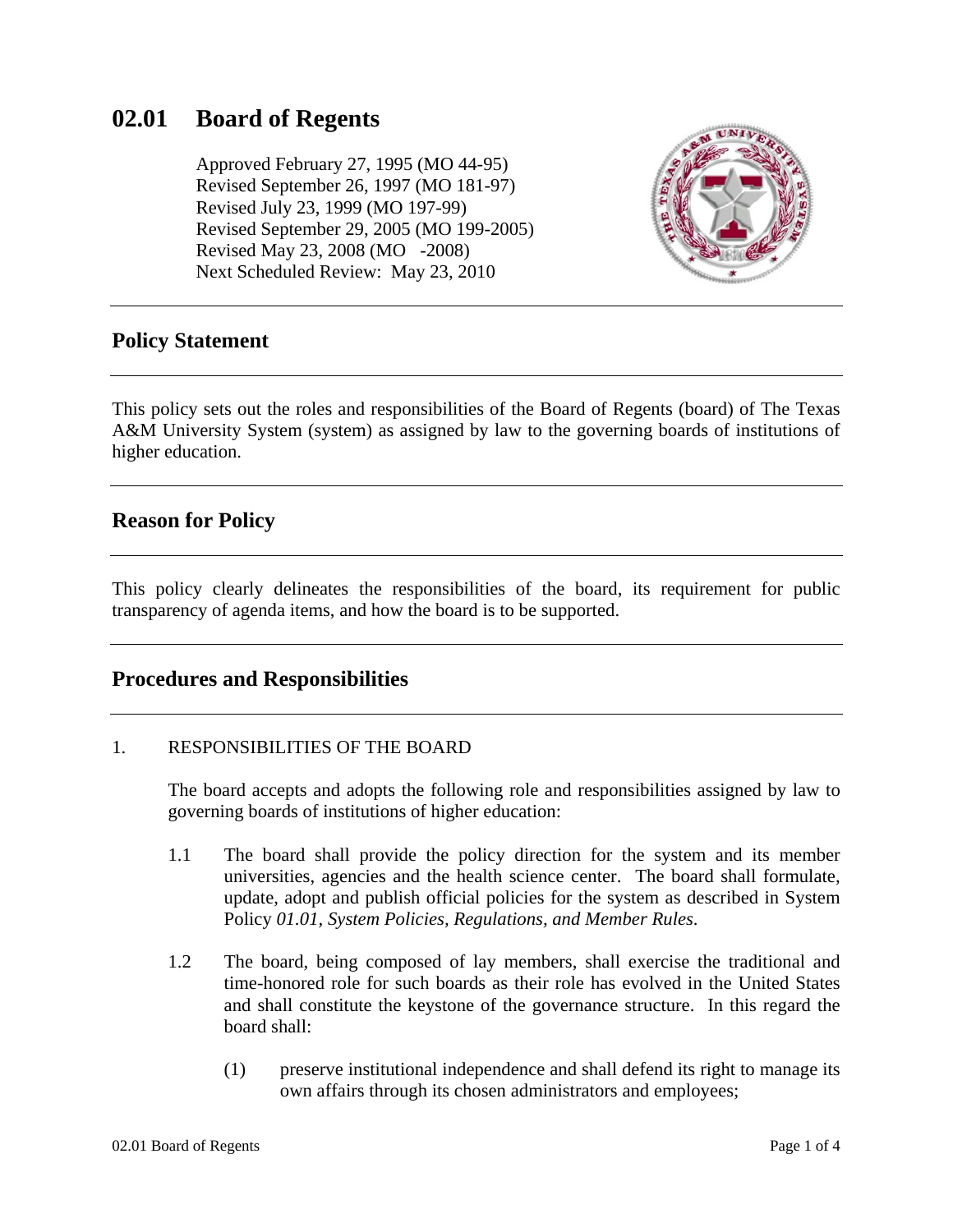- (2) enhance the public image of each system member under its governance;
- (3) interpret the community to each campus and interpret each campus to the community;
- (4) nurture each system member under its governance to the end that each member achieves its full potential within its role and mission; and
- (5) insist on clarity of focus and mission of each system member under its governance.
- 1.3 In addition to other powers and duties assigned in law, the board shall:
	- (1) establish, for each system member under its control and management, goals consistent with the role and mission of the institution;
	- (2) appoint the chancellor of the system;
	- (3) appoint and annually evaluate the president of each university and the health science center, and director of each agency and assist each chief executive officer (CEO) in the achievement of performance goals;
	- (4) set campus admission standards consistent with the role and mission of the system member and in consideration of the admission standards of similar institutions nationwide having a similar role and mission, as determined by the Texas Higher Education Coordinating Board; and
	- (5) ensure that its formal position on matters of importance to the system members under its governance is made clear to the coordinating board when such matters are under consideration by the coordinating board.
- 1.4 Each member of the board has the legal responsibilities of a fiduciary in the management of funds under the control of system members subject to the board's control and management.
- 1.5 In fulfilling the responsibilities outlined in Section 1.3(3), the board shall receive recommendations from the chancellor, and in Section 1.3(4), the board shall receive recommendations from the respective presidents, agency directors and the chancellor.

#### 2. PUBLIC TESTIMONY ON AGENDA ITEMS AT REGULAR MEETINGS OF THE BOARD OF REGENTS

A member of the public is allowed to present written and oral testimony, for a reasonable amount of time as determined by the chairman of the board, on any topic listed on the agenda for a regular meeting of the board that is open to the public. Testimony on topics not listed on the agenda will not be allowed.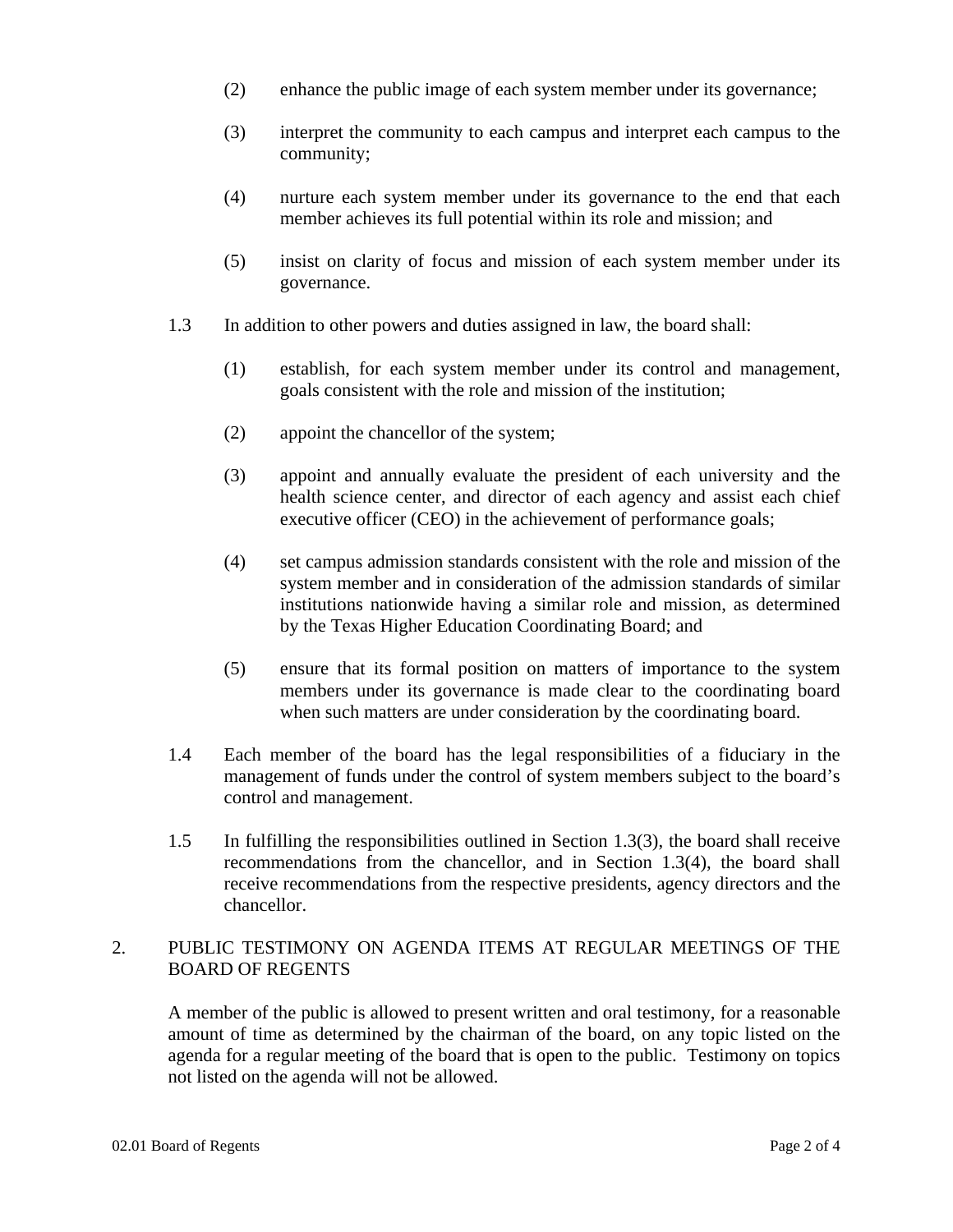- 2.1 A member of the public who desires to present written or oral testimony must deliver the following information to the executive secretary to the board of regents by mail, facsimile, or hand delivery, no later than 24 hours before the regular board meeting is posted to begin:
	- (a) the name of the person submitting testimony;
	- (b) the agenda item topic to be addressed; *and either*
	- (c) the written testimony *or* a written statement of the substance of the oral testimony.

E-mail or electronic delivery will not be accepted. Copies of the testimony or substance of the oral testimony will be distributed to the board members at or before the board meeting.

2.2 The board will consider the public testimony properly presented on an agenda item before voting on that agenda item. The chairman or a majority of the board may prescribe sanctions against any person exceeding established time limits or speaking on a topic not relevant to the agenda item.

#### 3. OFFICE OF THE BOARD OF REGENTS

3.1 The board appoints the executive secretary to the board. The executive secretary to the board is responsible for the management and operation of the Office of the Board of Regents under the direction of the chairman of the board.

The executive secretary to the board is authorized to process and recommend the approval of vouchers for the expenditure of funds allocated to the Office of the Board of Regents. The vouchers shall be reviewed for consistency with system and state purchasing and accounting requirements and approved by the System Office of Budgets and Accounting before being forwarded for payment.

The executive secretary to the board shall work cooperatively with the chancellor in all matters related to official actions by the board, including the planning and establishment of agenda for meetings, presentation and distribution of informational materials, and related functions.

 The executive secretary to the board may be directed by the board chairman, chairs of board committees, or individual board members to assist them by collecting information and reports from the chancellor and CEO or members of their respective staffs, and may make other requests to such persons on behalf of the board. It is the responsibility of the chancellor and CEOs to respond to such requests in a timely manner.

3.2 The mission of the Office of the Board of Regents is to provide staff support to each member of the board in the discharge of his or her responsibilities.